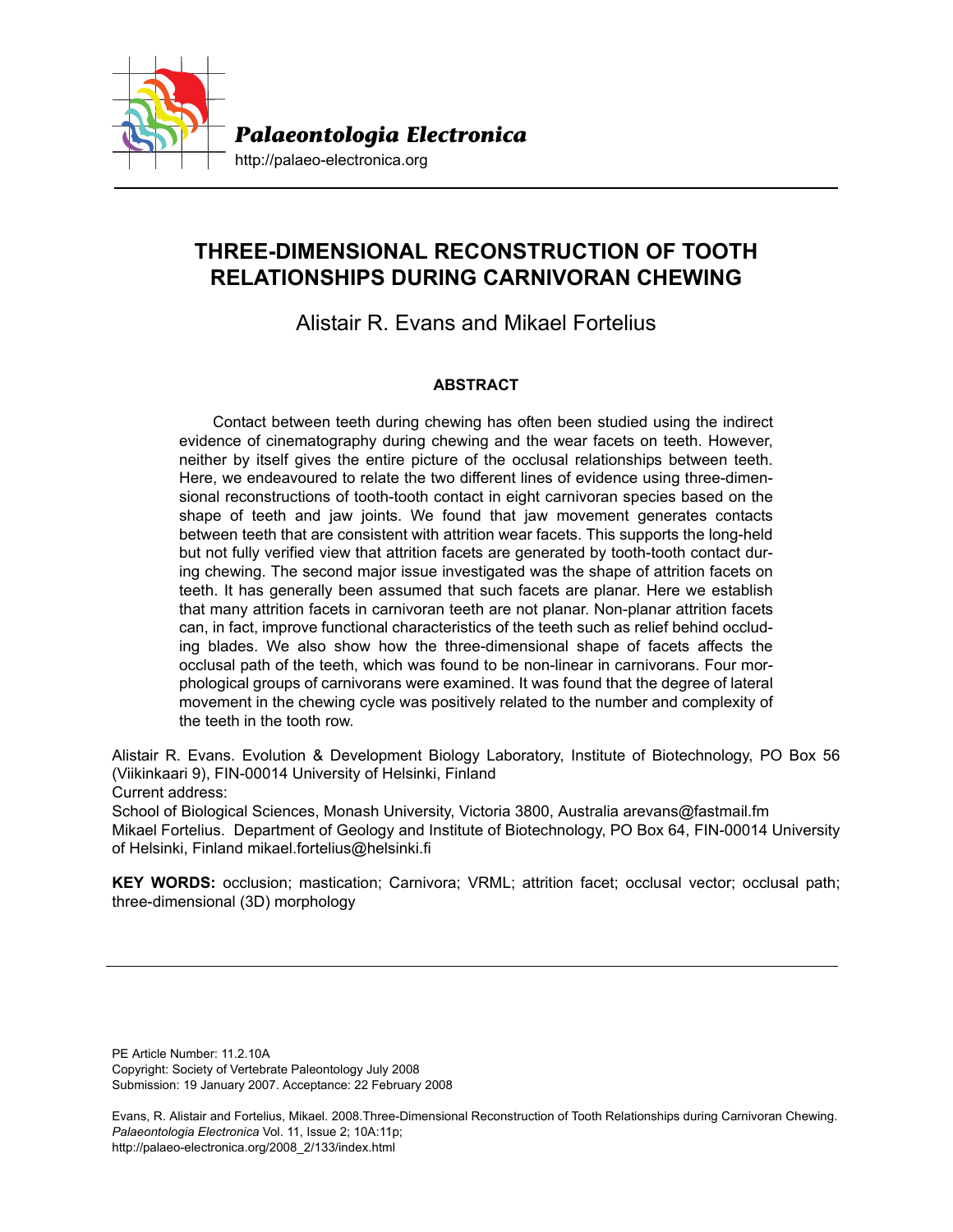### **INTRODUCTION**

The overarching function of most mammalian teeth is to mechanically process food, and, for a given food, tooth shape is a principal determinant of how effectively they carry out that function. One crucial aspect of the tooth-food interaction is how the teeth interact with each other when they meet, or occlude. However, a severe limitation on studying the fine-scale interactions between teeth during occlusion is that the act of coming into occlusion tends to obscure the very surfaces we are interested in. Occlusion also hides the food being fractured, and so impedes our ability to investigate this aspect.

This problem has been addressed by using proxies for tooth-tooth contact, mainly attrition facets on occluding teeth (Gregory 1920; Butler 1952; Mills 1955, 1967). The relative direction of tooth movement can also be determined by microfracture patterns (Gordon 1984) or dentine basin shape (Greaves 1973). Other techniques that have been used to estimate the position of non-contacting surfaces on opposing teeth include embedding and sectioning casts (Crompton and Hiiemae 1970) and simplified tooth occlusal reconstructions (Evans et al. 2001).

In a parallel set of studies, the jaw movement during mastication has been investigated using cinematographic, cineradiographic and electromyographic techniques (Crompton and Hiiemae 1970; Luschei and Goodwin 1974; Herring 1976; Gorniak and Gans 1980). These approaches have established the general pattern of jaw movement, but they do not allow visualisation of tooth-tooth contact between the postcanine teeth. This is because X-ray images cannot show proximity of teeth normal to the image, i.e., the third dimension is not resolved.

Here, we seek to relate dental occlusion studies to cinematographic studies and look more closely at the relationships between occluding tooth surfaces and the determinants of tooth movement. The current study will test whether observed jaw movements and the opposing tooth shapes themselves are capable of producing observed wear facets on teeth. Studies using dental paper have gone some way to establishing that this is true, but the application of this technique is greatly complicated when using small or highly complex teeth.

When considering jaw movement during mastication, Herring (1993) gave three possible determinants of power stroke direction:

- 1. the mandible being physically constrained, for example, by pre- and post-glenoid processes surrounding the mandible;
- 2. the mandible sliding along inclined planes formed either by the teeth or by the craniomandibular joint (CMJ); or
- 3. precise control of the power stroke by the muscles.

Our aim is to investigate fine-scale movements and relative position of tooth surfaces using three-dimensional reconstructions of jaw movement and tooth occlusion. This will allow us to explore the extent to which the first two factors constrain jaw movement, and therefore to what degree the movement is controlled by musculature only. Incorporating the shape of the jaw joint surfaces will identify whether pre- and post-glenoid processes significantly constrain mandible movement. This technique should achieve more accurate and revealing determinations of the trajectories of tooth movement than have previously been available using cinematography.

Evans and Sanson (2006) constructed models of several tooth forms found in carnivorans, including the carnassial and tribosphenic forms. These models assumed that the occlusal vector, the direction of movement of the lower tooth row with respect to the upper, did not change during an occlusal stroke, and therefore that the occlusal path, the path followed by the teeth during the stroke, was linear. Such tooth movement results in crests with attrition facets that are either planar (if the crest is linear) or like an extruded surface (see figure 4 in Evans and Sanson 2006). An extruded surface is one where a two-dimensional curve has been extended or 'extruded' at right angles to the plane of the curve to form a surface. Such surfaces can be likened to a plane that has been warped in only one direction, like corrugated iron or a curtain. The predominant view among dental workers, as demonstrated by Herring's (1993) description of inclined planes, implies that attrition facets are on the whole planar, and consequently that both the crests (viewed along the occlusal vector) and the occlusal path are linear. Our intention is to investigate the possible shapes of occluding attrition facets, and more specifically how facet shape affects jaw movement.

In this study we reconstruct the jaw and tooth movement in a sample of recent carnivoran species, incorporating tooth and jaw joint shape. We attempted to reconstruct chewing using only jaw rotation around the lateral axis of the condyles and lateral translation of the jaw. This system has been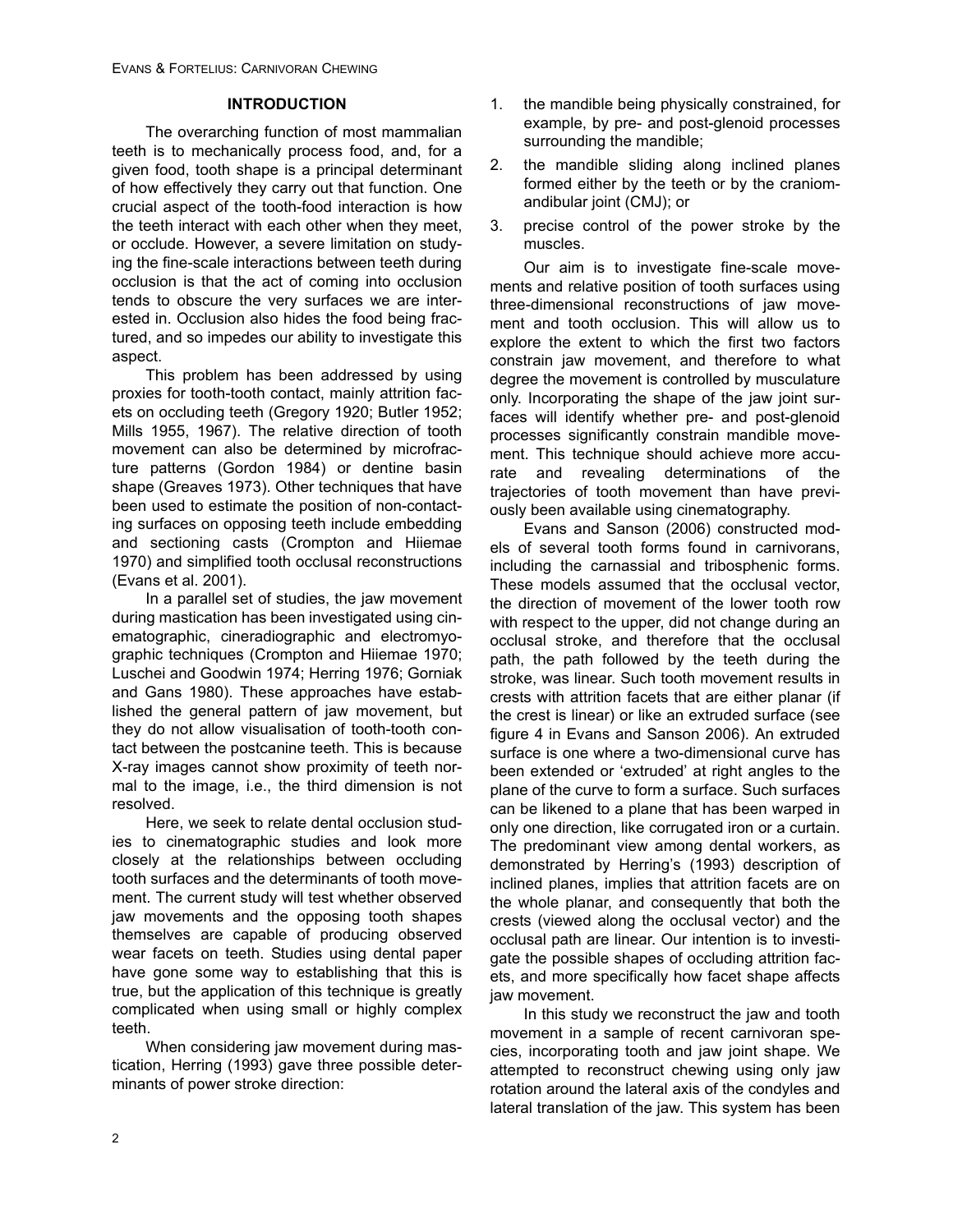developed in living mammals, with carnivorans being the principal example, but it is also applicable to fossil organisms.

#### **METHODS**

Eight carnivoran species were chosen to include a range of dental and jaw joint morphologies. They fall into four basic morphologies:

- Group 1) upper well-developed carnassial with a very small first molar; lower – only a welldeveloped carnassial (*Acinonyx jubatus* and *Crocuta crocuta*);
- Group 2) upper scimitar-shaped carnassial and a single molar; lower – carnassial and a single posterior molar (*Mustela lutreola* and *Vormela peregusna*);
- Group 3) both upper and lower have a carnassial with two posterior molars (*Canis aureus* and *Alopex lagopus*); and
- Group 4) upper carnassial and two molars; lower – carnassial and a single posterior molar (*Genetta genetta* and *Herpestes ichneumon*).

Carnassial and post-carnassial upper and lower tooth rows of one side were scanned using a Nextec Hawk 3D laser scanner (Evans et al. 2007). These scans are viewable in the MorphoBrowser database, an online dental morphology database (http://morphobrowser.biocenter.helsinki.fi/). Left and right condyle and post-glenoid surfaces and incisor positions were also scanned, maintaining correct relative position and orientation between all features. Tooth surfaces were exported as text point files, interpolated using GIS software (Surfer for Windows v. 8.0, Golden Software, Colorado, USA), and then exported as VRML (Virtual Reality Modelling Language) files. Scans were exported as STL files and converted to VRML using Rhino for Windows v. 3.0 (McNeel, Washington, USA). Upper and lower teeth and joint surfaces were aligned in CosmoWorlds for Windows v. 2.0 (Silicon Graphics, Inc., California, USA), and Cosmo-Worlds was used for the jaw rotation and translation movements in the occlusal reconstructions.

To simulate the chewing cycle, the lower jaw was first placed at the end of the closing stroke, i.e., centric occlusion, with the condyles placed within the glenoid fossae, protocones within talonid basins (where present) and incisors in a closed position. Figure 1 shows the general setup for the simulations using model upper and lower jaws and teeth at Time 0 (centric occlusion), with four views

of the occluding jaws. The right tooth row was used in the simulation, and so the right side was the working side. The presence of the soft tissue of the joint capsule was accommodated by leaving a small space between the bone joint surfaces. The sagittal cross-section of the condyle was estimated as a circle, and the axis of rotation of the lower jaw passed through the centres of the left and right circles (Figure 1). As the first step in reconstructing the movement of the jaw, the lower jaw was moved in the opposite direction to the normal chewing stroke to allow easier manual alignment of the teeth and jaws. The jaw was rotated downwards to the position where the teeth would first come close to contacting each other. The condyles are held within the glenoid fossae. This leaves a lateral space between the teeth, and so the jaw was translated laterally until the teeth make contact (Figure 1, bottom right). Tooth-tooth contact was estimated to occur when small amounts of one surface passed through the contacting surface – automatic collision detection was not used. The jaw was rotated one or two degrees towards the closed position, and the jaw moved laterally again to maintain very slight contact between the teeth. This was repeated until centric occlusion was achieved. Small necessary adjustments were made to maintain contact between the occluding teeth as the rotation and translation progressed. Additional jaw positions were added to approximate the remaining portions of the chewing cycle, including jaw opening and the initial phase of jaw closing, where there is no tooth-tooth contact. Figure 2 shows the complete chewing cycle for the model jaws and teeth.

Two main measurements of the jaw movement were taken: the angle between initial tooth contact and centric occlusion, and the lateral movement of the jaw between initial tooth contact and centric occlusion. The second of these was standardised by the distance between the outer edges of the two glenoid fossae, termed the outer glenoid fossae distance.

The shape and curvature of the large attrition facets of *Acinonyx* and *Crocuta* were examined by comparing them to a plane in 3D space. Species in Group 1 were examined as they have the largest attrition facets and are the easiest to examine for this part of the study, but this means that the results may not be applicable to the other groups.

#### **RESULTS**

The reconstructed tooth and jaw movements for one species of each of the four groups are shown in Figures 3-6. There are four views of the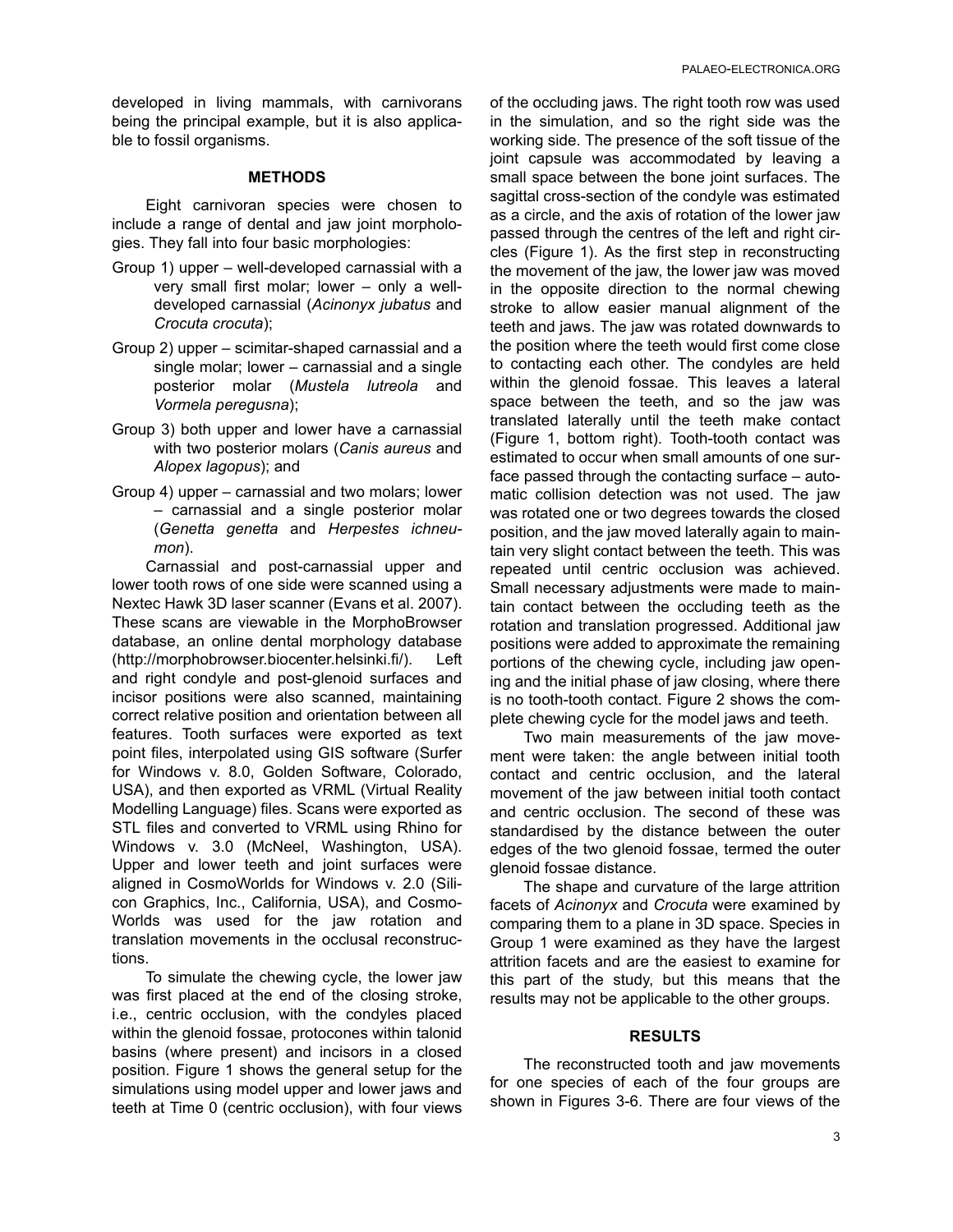

**Figure 1.** Setup and procedure for tooth movement reconstructions demonstrated using model upper and lower jaws, and model carnassial teeth from Evans and Sanson (2006). Four views of the reconstruction are given: a lingual view of the teeth; a dorsal view of the teeth; a lingual view showing both the teeth and the jaw joint surfaces; and an anterior view of the teeth and right jaw surfaces. Top two views are perspective views (which give a sense of depth and distance between objects), and bottom two views are orthogonal views (which aid in viewing the tooth and joint surfaces at the same time). Lower left shows arc of lower jaw rotation as the lower jaw rotates around the centre of the condyle. The condyle fits within the glenoid fossa of the upper jaw (size of condyle is enlarged for greater clarity). Lower right shows the path of translation of the lower jaw as it sits in the glenoid fossa. Upper teeth in dark blue, upper joint surfaces and jaw in light blue, lower teeth in yellow, lower joint surfaces and jaw in light yellow. Upper jaw is transparent to allow viewing teeth from dorsal.

occluding teeth and jaw joint surfaces shown in each figure. For the same four species, anterior and lateral views of the movement of the protoconid tip during a single chewing cycle are illustrated in Figure 7. After initial tooth contact (IC), the occlusal path tends to be slightly concave towards the beginning of that phase and straighter at the end of the closing phase until centric occlusion (CO). In all species, the main carnassial blades are no longer in contact at centric occlusion; for all but Group 1, other tooth elements are in contact at the end of the closing phase. Table 1 shows that the degree of lateral movement during occlusion was greater for Groups 3 and 4 than the other two groups. However, there was no discernable trend in occlusal closing angle (Table 1).

The large attrition facets of *Acinonyx* and *Crocuta* are not planar – they tend to be slightly convex, with greater curvature towards the tips, particularly for the lower teeth.

## **DISCUSSION**

There are general differences in tooth and jaw movement among the groups examined here, with both the occlusal profile and the degree of lateral movement of the condyle showing that greater lateral excursion of the jaw and teeth occur in Groups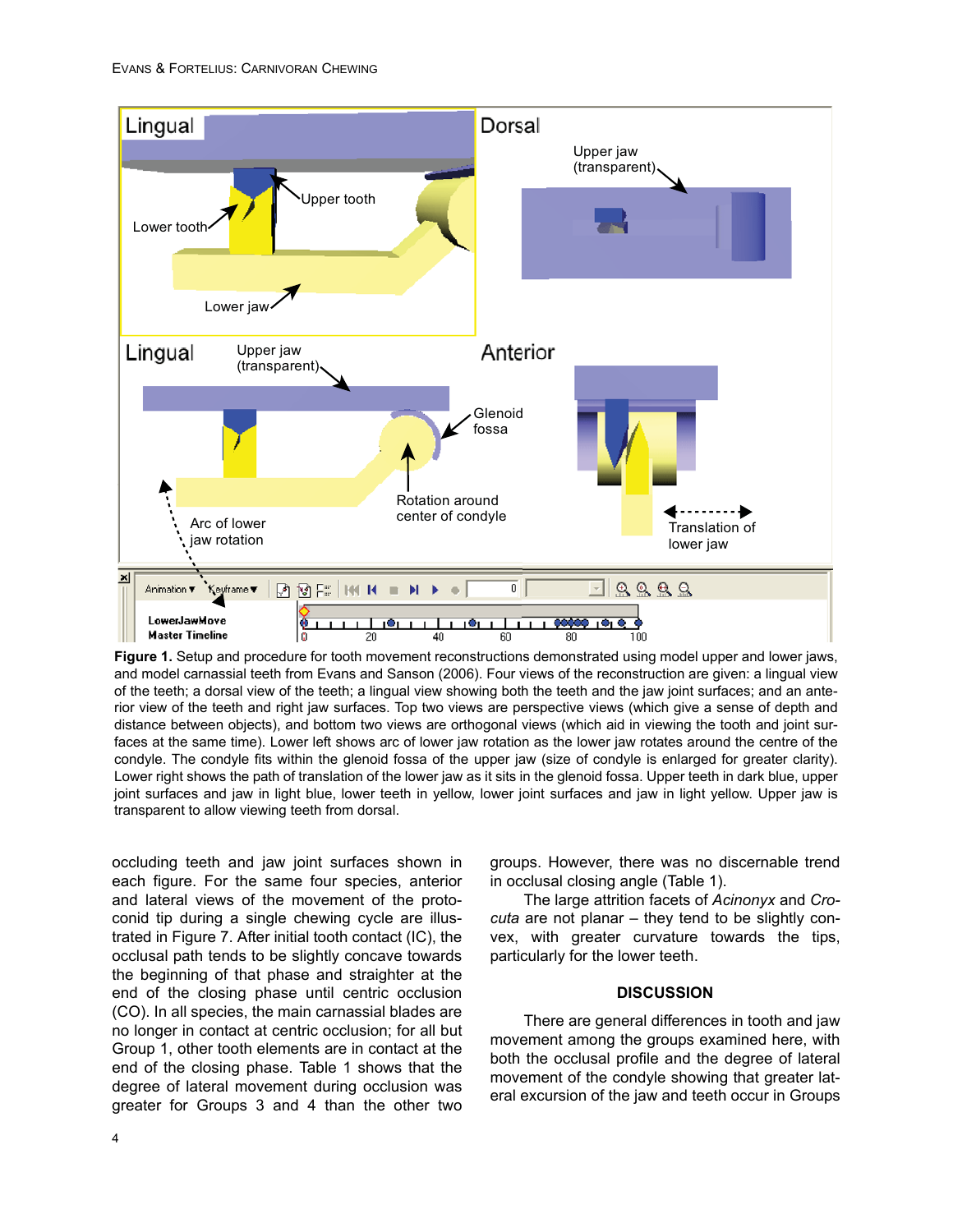

**Figure 2.** Jaw and postcanine tooth movement reconstruction for model in Figure 1. Teeth and jaws start at centric occlusion (Time 0 in time scale at bottom of figure); jaw then rotates downwards and then moves laterally while rotating (from Time 26) until end of opening stroke (Time 50). Jaw then rotates upwards until teeth meet (Time 76), then jaw rotates and translates while teeth are occluding until centric occlusion is reached (Time 100, identical to Time 0). See Figure 1 for labelling conventions.

3 and 4 compared to Groups 1 and 2. For none of the groups is the occlusal path of the protoconid linear, particularly towards the beginning of the occlusal phase after the teeth make contact, during which the carnassial blades are occluding. Therefore, the occlusal vector changes during the slowclosing phase.

The jaw movement simulated here for these species indicates that the jaw movement is associated with the number of teeth in the tooth row and the approximate complexity of the teeth. The more simple tooth rows (Groups 1 and 2) are those that show more vertical movement, and those with more lateral movement have a greater number of teeth and cusps (Groups 3 and 4). Groups 1 and 2 have fewer teeth (only one or two teeth in each jaw), and these teeth have only two or three main cusps, whereas groups 3 and 4 have a greater number of teeth (two or three in each jaw), which tend to have a larger number of cusps on them (see Figures 3-6). These general differences in complexity are also reflected in quantitative measurements of dental complexity such as orientation patch count (OPC; Evans et al. 2007): species in Groups 1 and 2 have an average OPC of 91 and

56.25 for the upper and lower tooth rows, respectively, while the corresponding values for Groups 3 and 4 are 163 and 115.25.

The domestic cat is the species that is the most applicable comparison with the current study, as it appears to be the only carnivoran in which a detailed study of jaw movement and electromyography during mastication has been carried out (Gorniak and Gans 1980). It is difficult to compare the reconstructions of jaw movement directly to the domestic cat as there is insufficient resolution at the end of the closing stroke using cinematographic methods to determine the fine-scale path of the tooth. However, the sequences generally show a lingual movement of the jaw at the very end of the sequence, which is consistent with these reconstructions.

During the slow-closing phase of these occlusal reconstructions, tooth-tooth contact between the upper and lower tooth rows occurs at the same approximate positions as the major attrition facets on the teeth. It is difficult to be precise about the areas of contact between the teeth in the reconstruction as very high resolution scans could not be used due to limitations of computer power.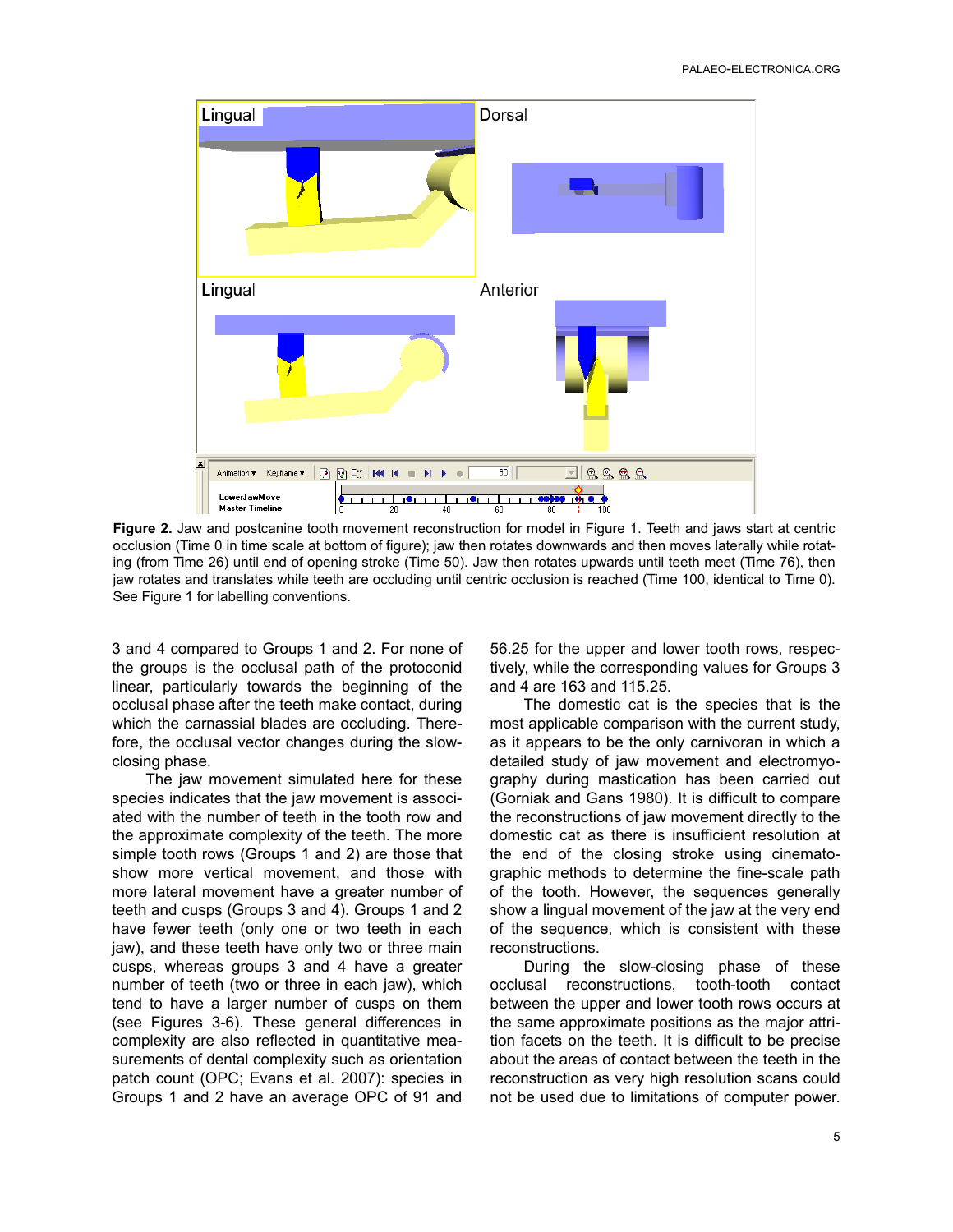

**Figure 3.** Postcanine tooth movement reconstruction for *Acinonyx jubatus*. Only upper teeth (dark blue), upper joint surfaces (light blue), lower teeth (yellow) and lower joint surfaces (light yellow) are illustrated. See Figures 1-2 for other labelling conventions.

This supports the contention that observed jaw movements are capable of producing the observed wear facets, and therefore, that an examination of these wear facets will reveal a significant amount regarding occlusal relations. Therefore, the incorporation of the three-dimensional position and orientation of both the overall tooth shapes and the attrition facets will bring a much greater understanding to this endeavour.

In this simulated occlusion experiment, it was found that the contact between teeth occurred at the attrition facets on the teeth. Therefore, attrition facet shape greatly influences the occlusal path of the teeth. We also found that the occlusal path is not perfectly linear, and at least some of the attrition facets are not planar. We can examine the possible shapes of occluding facets and their effect on occlusal path and blade occlusion by considering three basic shapes of facets, illustrated for a simple carnassial blade – planar, concave and convex (Figure 8). In order for the blades of one tooth to be able to contact the blade of another during the occlusal stroke, the convex curvature of one

surface must be higher than any concave curvature of the opposing surface. Figure 8 shows the four basic combinations of occluding facet shapes that fulfill this criterion and allow contact between the occluding blades – planar-planar, planar-convex, concave-convex and convex-convex (other combinations do not allow contact between occluding blades). For these shapes, only the planar-planar combination of facets gives a linear occlusal path, as shown by the dashed line; the other three combinations result in a curved occlusal path (Figure 8).

For the planar-planar and convex-convex shapes, continual contact will be maintained between the upper and lower blades through the occlusal stroke, giving effective cutting between the blades. However, for the other two combinations illustrated (convex-planar and convex-concave), the blades will be separated at the beginning and/or end of the stroke, depending on the exact shape of the facets. This will presumably lead to inefficient blade-on-blade cutting by these two combinations.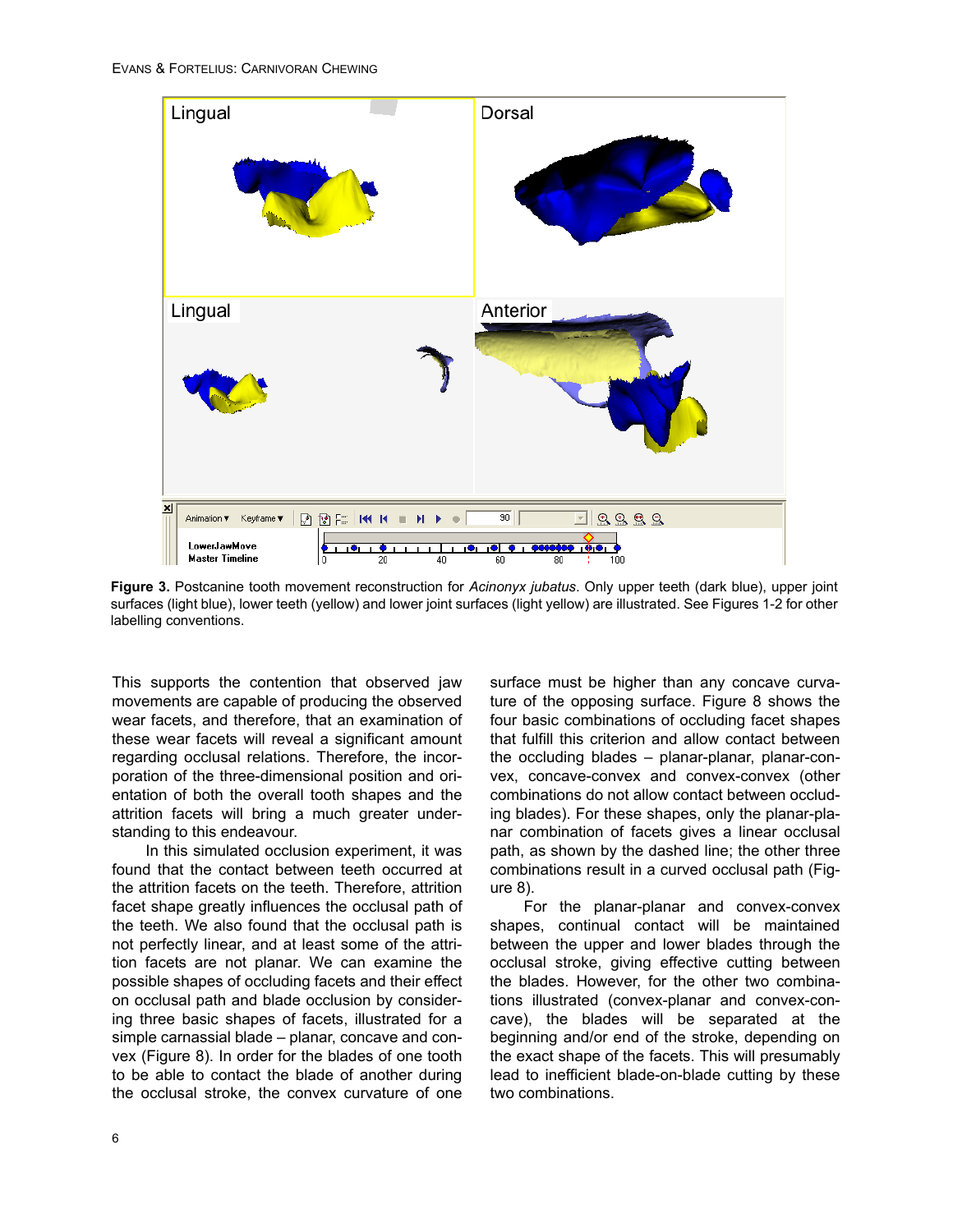

**Figure 4.** Tooth movement reconstruction for *Mustela lutreola*. See Figures 1-3 for labelling conventions.

Attrition facets indicate tooth-tooth contact and therefore that there is no relief or space between the trailing surfaces of the blades at that point. In newly-erupted carnivoran teeth, attrition facets are absent. This generally means that there is relief behind the blades, which is functionally desirable as it will reduce jamming or friction between the blades (Evans and Sanson 2003; Evans 2005).

We found that the lower molars in the Group 1 species had a higher facet curvature towards the tips of the cusps. This could aid in initial alignment of the carnassials at the beginning of the stroke. If the attrition facets at the tip of the cusp tended to be flat, very precise alignment would be required to ensure that the opposing blades came into contact close to the tip of the cusps, i.e., the area of the lower tooth that the upper tooth could contact, which we could term the 'target area', is quite small. However, a higher curvature towards the tips of the cusps increases the 'target area' for one blade to align with the other at the beginning of the stroke. This will give a greater tolerance for initial alignment. After that, alignment can be controlled by the opposing facet shapes.The models of carnassial tooth shape constructed by Evans and Sanson (2006) have a linear occlusal path, the blades are two-dimensional in that they lie in a plane, and relief behind the blades is generated by curving the relief surface out of the plane in which the blade lies. Substantial tooth-tooth wear on the relief surface of such a tooth (and little wear on the rake or leading surface) would generate a large attrition facet (see figure 7 in Evans 2005). This will be disadvantageous to the function of the tooth, allowing food to be trapped between the relief surfaces, and requiring more force to maintain contact between occluding blades than when there is relief space behind the cutting edge. Many of the specimens examined in this study have large attrition facets (particularly *Acinonyx* and *Crocuta*), implying that there are large areas of tooth-tooth contact, potentially reducing the effectiveness of the teeth. However, the attrition facets for these two species are convex (non-planar), and as the toothtooth contact proceeds during the virtual chew, only a small amount of the attrition facet is in contact between the teeth at any one time. This means that the instantaneous facet contact is much lower than the actual facet size, like the convex-convex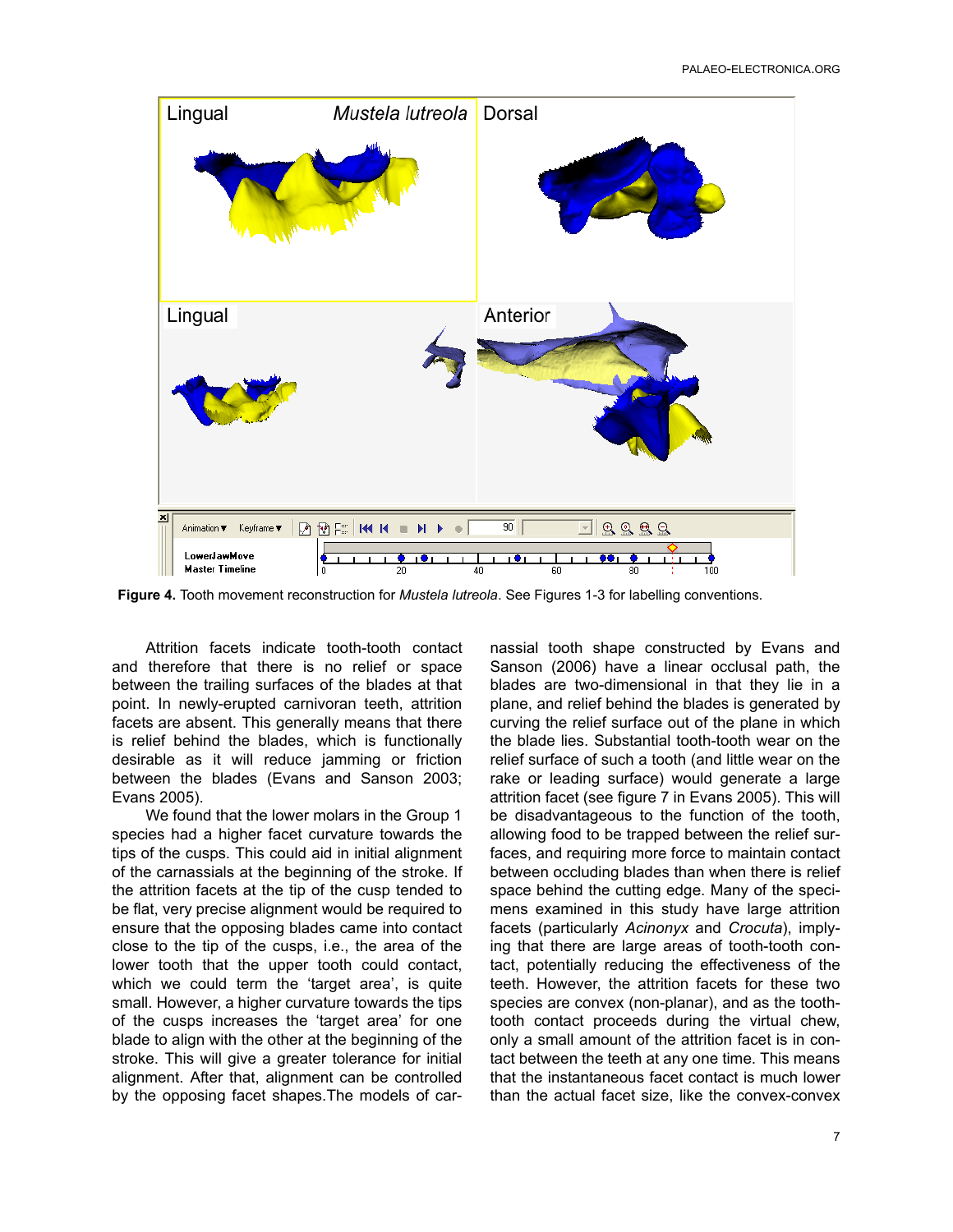

**Figure 5.** Tooth movement reconstruction for *Canis aureus*. See Figures 1-3 for labelling conventions.

combination in Figure 8. Relief behind the cutting edge is, therefore, maintained due to the reciprocally curved geometry of the attrition facets and the occlusal movement of the teeth. Relief would be present in the convex-planar and convex-concave combinations when the blades are in contact, but on average will be greatest for the convex-convex combination. The facts that the attrition facets for some of these species are not planar, and the occlusal path is not linear, are consistent with one another: non-planar (non-extruded curve) facets would indicate a non-linear occlusal path and vice versa.

The obvious difference between the simplified attrition facets in Figure 8 and those of the real teeth are that there is rotation around a condyle rather than a direct translation up the page, as shown in the figure. Rotation around a condyle would still give a planar surface for a straight crest or a 'fan-shaped' plane for another shape. The curvature of this fan would depend on the distance from the centre of rotation. The occlusion reconstructions demonstrate that if the only rotation allowed is around the lateral axis, then lateral movement of the jaw within the glenoid fossa is required. For those species that appear to show

large degrees of lateral jaw movement in these reconstructions, rotation around a second axis, such as the dorso-ventral or mandibular axes, may also occur. Tooth occlusion could then take place without as much lateral translation of the condyles along the glenoid fossae, and this will affect the resulting facet shape. The degree of fusion of the symphysis and mobility at the CMJ will influence how much rotation in other axes is possible. The shape of the jaw joint surfaces could be used to estimate the position and degree of rotation of the jaw. For species with cylindrical joint surfaces, such as Group 1, it is unlikely that much rotation around the vertical or mandibular axis occurs, but for those where the fit between the joint surfaces is not as tight, this is more likely.

A number of limitations in the design of this study should be borne in mind. The tooth and joint positions were scanned from a dry skull, and so post-mortem warping of the skull and mandible means that the positions and orientations of these may have changed. However, the very good fit of most of the teeth during the occlusion stroke suggests that this is not substantial. The necessity of estimating the gap between the jaw joint surfaces to account for the joint capsule also limits the accu-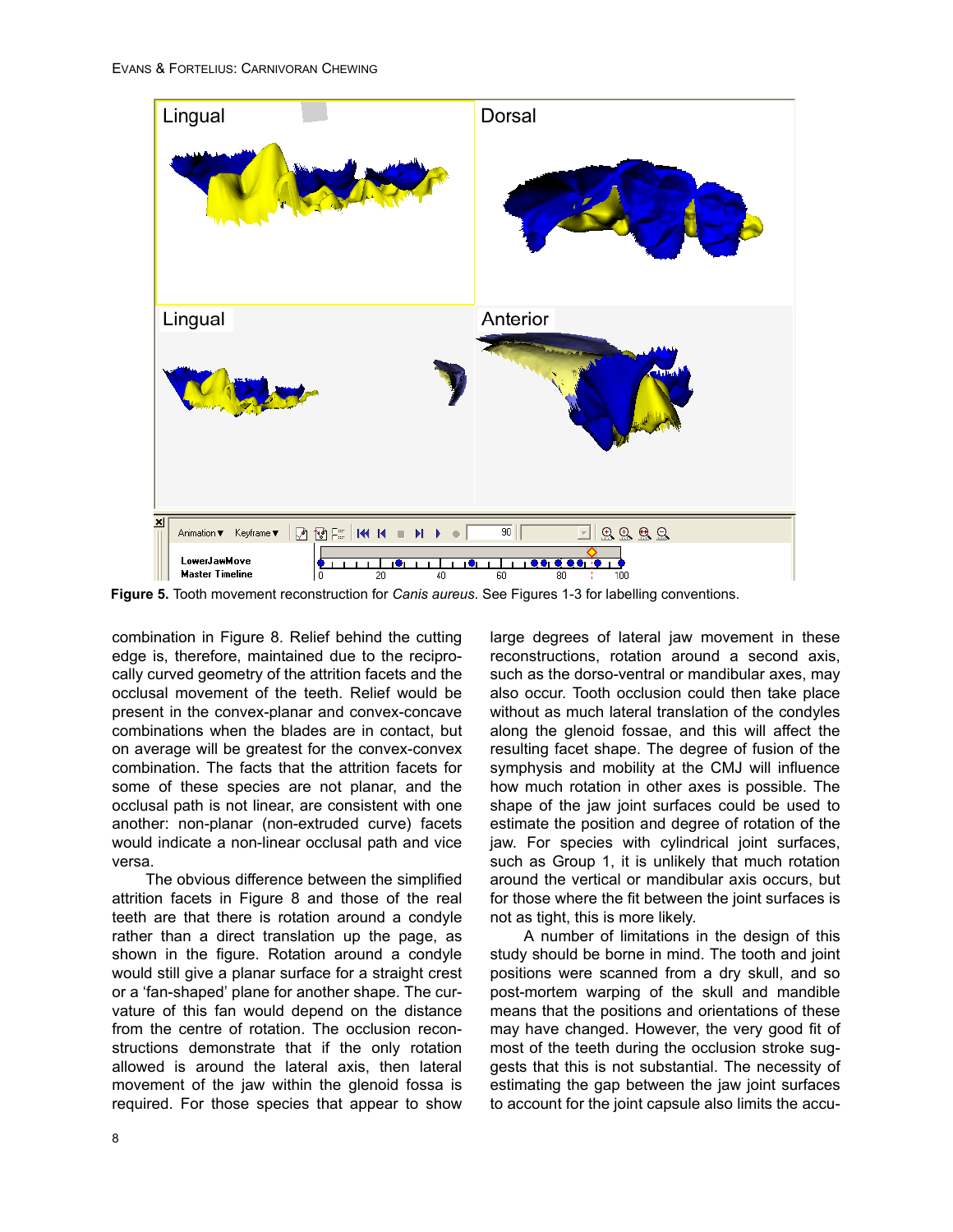

**Figure 6.** Tooth movement reconstruction for *Herpestes ichneumon*. See Figures 1-3 for labelling conventions.

racy with which the occlusion in the functioning skull can be simulated. Furthermore, the position and contact between occluding canines has not been modelled in this study. In a number of carnivoran species (as well as in certain primates, suiforms, and representatives of other living and extinct groups), the canine teeth appear to aid guiding the postcanine teeth into occlusion, and limit the lateral excursion of the jaw. Since the main focus of this study was to model how the teeth and jaw move once the postcanine teeth have come into occlusion, this omission should not affect the general findings of the study.

This reconstruction of occlusal dynamics in several carnivoran species has established that both the tooth and jaw joint surfaces provide constraints on occlusion, which were Herring's (1993) first two determinants of power stroke direction, and that they are sufficient to give an occlusal path consistent with that described in previous investigations. However, for some species at least, it is apparent that the tooth facets do not form strict inclined planes, but rather surfaces that are slightly

curved, which can often be advantageous for tooth function. More detailed analyses of the threedimensional shape and movement of the mandible and jaw joints *in vivo* will go further in establishing the fine-scale control and functional consequences of dental occlusion in mammals.

#### **ACKNOWLEDGEMENTS**

We would like to thank G. Sanson and J. Jernvall for discussions and insightful comments on the manuscript. Thanks to museum curators and collections managers for loans of material used in this study: O. Grönwall (Naturhistoriska riksmuseet, Stockholm), R. Asher (Museum für Naturkunde, Berlin), M. Hildén, I. Hanski (Finnish Museum of Natural History). This study was supported by the Academy of Finland and Synthesys.

#### **REFERENCES**

Butler, P.M. 1952. The milk-molars of Perissodactyla, with remarks on molar occlusion. *Proceedings of the Zoological Society of London,* 121:777-817.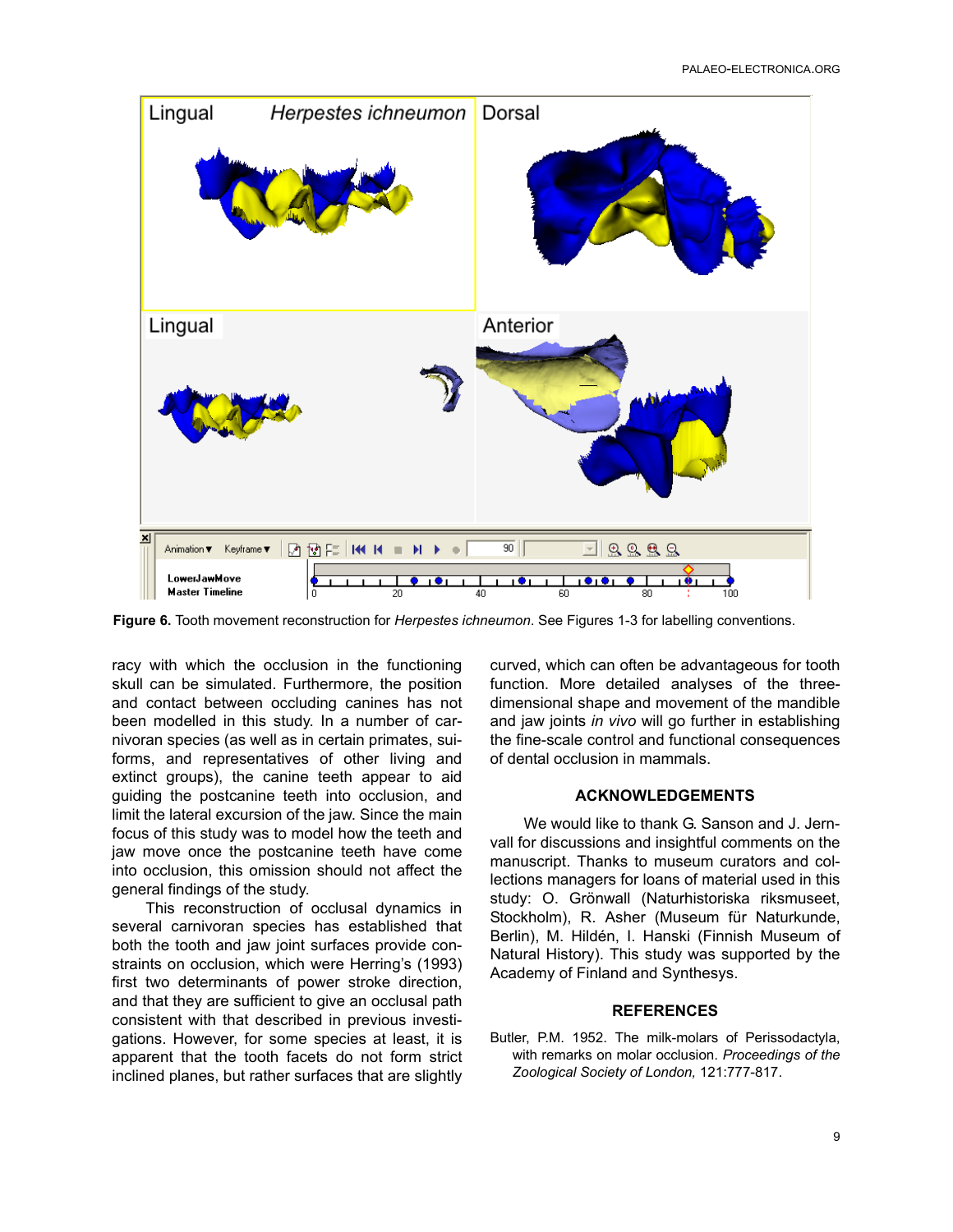*Acinonyx Mustela Canis Herpestes* Acinonyx | Mustela *Canis Herpestes* Anterior view **Lateral** view **Lingual** Dorsal **Posterior** Dorsal IC CO IC CO IC CO<sub>1</sub> IC CO

**Figure 7.** Trace plots of protoconid position for anterior (left) and lateral (right) views of four species for a single cycle of jaw movement. Occlusal path reconstructed when teeth are in occlusion is shown as a black line; jaw positions inserted merely to complete the chewing cycle are shown in grey. Small arrows indicate direction of movement for anterior views. Tick marks are 2 mm apart for all plots. Dorsal, lingual and posterior directions are indicated.

- Crompton, A.W., and Hiiemae, K. 1970. Molar occlusion and mandibular movements during occlusion in the American opossum, *Didelphis marsupialis* L. *Zoological Journal of the Linnean Society,* 49:21-47.
- Evans, A.R. 2005. Connecting morphology, function and tooth wear in microchiropterans. *Biological Journal of the Linnean Society,* 85(1):81-96.
- Evans, A.R., Harper, I.S., and Sanson, G.D. 2001. Confocal imaging, visualization and 3-D surface measurement of small mammalian teeth. *Journal of Microscopy,* 204(2):108-118.
- Evans, A.R., and Sanson, G.D. 2003. The tooth of perfection: functional and spatial constraints on mammalian tooth shape. *Biological Journal of the Linnean Society,* 78(2):173-191.
- Evans, A.R., and Sanson, G.D. 2006. Spatial and functional modeling of carnivore and insectivore molariform teeth. *Journal of Morphology,* 267(6):649-662.
- Evans, A.R., Wilson, G.P., Fortelius, M., and Jernvall, J. 2007. High-level similarity of dentitions in carnivorans and rodents. *Nature,* 445:78-81.
- Gordon, K.R. 1984. Microfracture patterns of abrasive wear striations on teeth indicate directionality. *American Journal of Physical Anthropology,* 63:315-322.
- Gorniak, G.C., and Gans, C. 1980. Quantitative assay of electromyograms during mastication in domestic cats (*Felis catus*). *Journal of Morphology,* 163:253-281.
- Greaves, W.S. 1973. The inference of jaw motion from tooth wear facets. *Journal of Paleontology,* 74:1000- 1001.
- Gregory, W.K. 1920. On the structure and relations of *Notharctus*, an American Eocene primate. *Memoirs of the American Museum of Natural History, New Series,* 3(2):49-243.
- Herring, S.W. 1976. The dynamics of mastication in pigs. *Archives of Oral Biology,* 21:473-480.
- Herring, S.W. 1993. Functional morphology of mammalian mastication. *American Zoologist,* 33:289-299.
- Luschei, E.S., and Goodwin, G.M. 1974. Patterns of mandibular movement and jaw muscle activity during mastication in the monkey. *Journal of Neurophysiology,* 37:954-966.
- Mills, J.R.E. 1955. Ideal dental occlusion in the primates. *Dental Practitioner,* 6(2):47-63.
- Mills, J.R.E. 1967. A comparison of lateral jaw movements in some mammals from wear facets on the teeth. *Archives of Oral Biology,* 12:645-661.